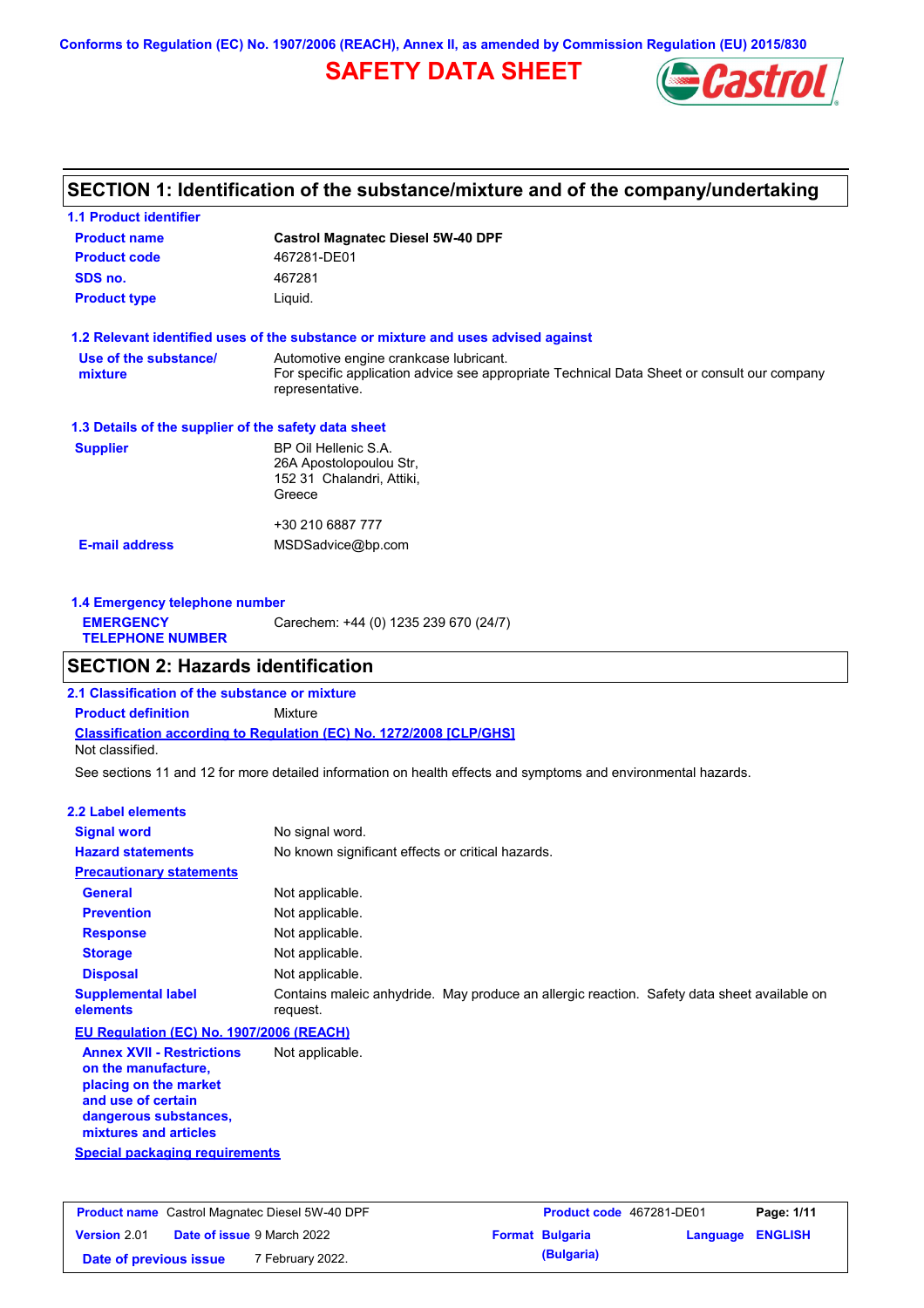## **SECTION 2: Hazards identification**

| <b>Containers to be fitted</b><br>with child-resistant<br>fastenings                                                     | Not applicable.                                                                                                                                                                                                          |
|--------------------------------------------------------------------------------------------------------------------------|--------------------------------------------------------------------------------------------------------------------------------------------------------------------------------------------------------------------------|
| <b>Tactile warning of danger</b>                                                                                         | Not applicable.                                                                                                                                                                                                          |
| 2.3 Other hazards                                                                                                        |                                                                                                                                                                                                                          |
| <b>Results of PBT and vPvB</b><br>assessment                                                                             | Product does not meet the criteria for PBT or vPvB according to Regulation (EC) No. 1907/2006.<br>Annex XIII.                                                                                                            |
| <b>Product meets the criteria</b><br>for PBT or vPvB according<br>to Regulation (EC) No.<br><b>1907/2006, Annex XIII</b> | This mixture does not contain any substances that are assessed to be a PBT or a vPvB.                                                                                                                                    |
| Other hazards which do<br>not result in classification                                                                   | Defatting to the skin.<br>USED ENGINE OILS<br>Used engine oil may contain hazardous components which have the potential to cause skin<br>cancer.<br>See Toxicological Information, section 11 of this Safety Data Sheet. |

## **SECTION 3: Composition/information on ingredients**

#### **3.2 Mixtures**

**Mixture Product definition**

| Highly refined base oil (IP 346 DMSO extract < 3%). Proprietary performance additives. |                                                                                                            |               |                                                                                                                                                                                  |             |
|----------------------------------------------------------------------------------------|------------------------------------------------------------------------------------------------------------|---------------|----------------------------------------------------------------------------------------------------------------------------------------------------------------------------------|-------------|
| <b>Product/ingredient</b><br>name                                                      | <b>Identifiers</b>                                                                                         | $\frac{9}{6}$ | <b>Regulation (EC) No.</b><br>1272/2008 [CLP]                                                                                                                                    | <b>Type</b> |
| Distillates (petroleum), hydrotreated<br>heavy paraffinic                              | REACH #: 01-2119484627-25 $\geq$ 50 - $\leq$ 75<br>EC: 265-157-1<br>CAS: 64742-54-7<br>Index: 649-467-00-8 |               | Not classified.                                                                                                                                                                  | $[2]$       |
| Distillates (petroleum), hydrotreated<br>heavy paraffinic                              | REACH #: 01-2119484627-25 ≥25 - ≤50<br>EC: 265-157-1<br>CAS: 64742-54-7<br>Index: 649-467-00-8             |               | Asp. Tox. 1, H304                                                                                                                                                                | [1] [2]     |
| Benzene, ethenyl-, polymer with<br>1,3-butadiene, hydrogenated                         | CAS: 66070-58-4                                                                                            | ≤3            | Aquatic Chronic 4, H413                                                                                                                                                          | $[1]$       |
| maleic anhydride                                                                       | REACH #: 01-2119472428-31<br>EC: 203-571-6<br>CAS: 108-31-6<br>Index: 607-096-00-9                         | < 0.001       | Acute Tox. 4, H302<br>Skin Corr. 1B, H314<br>Eye Dam. 1, H318<br>Resp. Sens. 1, H334<br>Skin Sens. 1A, H317<br>STOT RE 1, H372<br>(respiratory system)<br>(inhalation)<br>EUH071 | [1] [2]     |

**See Section 16 for the full text of the H statements declared above.**

#### **Type**

[1] Substance classified with a health or environmental hazard

[2] Substance with a workplace exposure limit

[3] Substance meets the criteria for PBT according to Regulation (EC) No. 1907/2006, Annex XIII

[4] Substance meets the criteria for vPvB according to Regulation (EC) No. 1907/2006, Annex XIII

[5] Substance of equivalent concern

[6] Additional disclosure due to company policy

Occupational exposure limits, if available, are listed in Section 8.

## **SECTION 4: First aid measures**

## **4.1 Description of first aid measures**

| 4. I Description of first ald measures |                                                       |                                                                                                                                                                                               |          |                |
|----------------------------------------|-------------------------------------------------------|-----------------------------------------------------------------------------------------------------------------------------------------------------------------------------------------------|----------|----------------|
| <b>Eye contact</b>                     | contact lenses. Get medical attention.                | In case of contact, immediately flush eyes with plenty of water for at least 15 minutes. Eyelids<br>should be held away from the eyeball to ensure thorough rinsing. Check for and remove any |          |                |
| <b>Skin contact</b>                    | reuse. Get medical attention if irritation develops.  | Wash skin thoroughly with soap and water or use recognised skin cleanser. Remove<br>contaminated clothing and shoes. Wash clothing before reuse. Clean shoes thoroughly before                |          |                |
|                                        | <b>Product name</b> Castrol Magnatec Diesel 5W-40 DPF | Product code 467281-DE01                                                                                                                                                                      |          | Page: 2/11     |
| Version 2.01                           | Date of issue 9 March 2022                            | <b>Format Bulgaria</b>                                                                                                                                                                        | Language | <b>ENGLISH</b> |
| Date of previous issue                 | 7 February 2022.                                      | (Bulgaria)                                                                                                                                                                                    |          |                |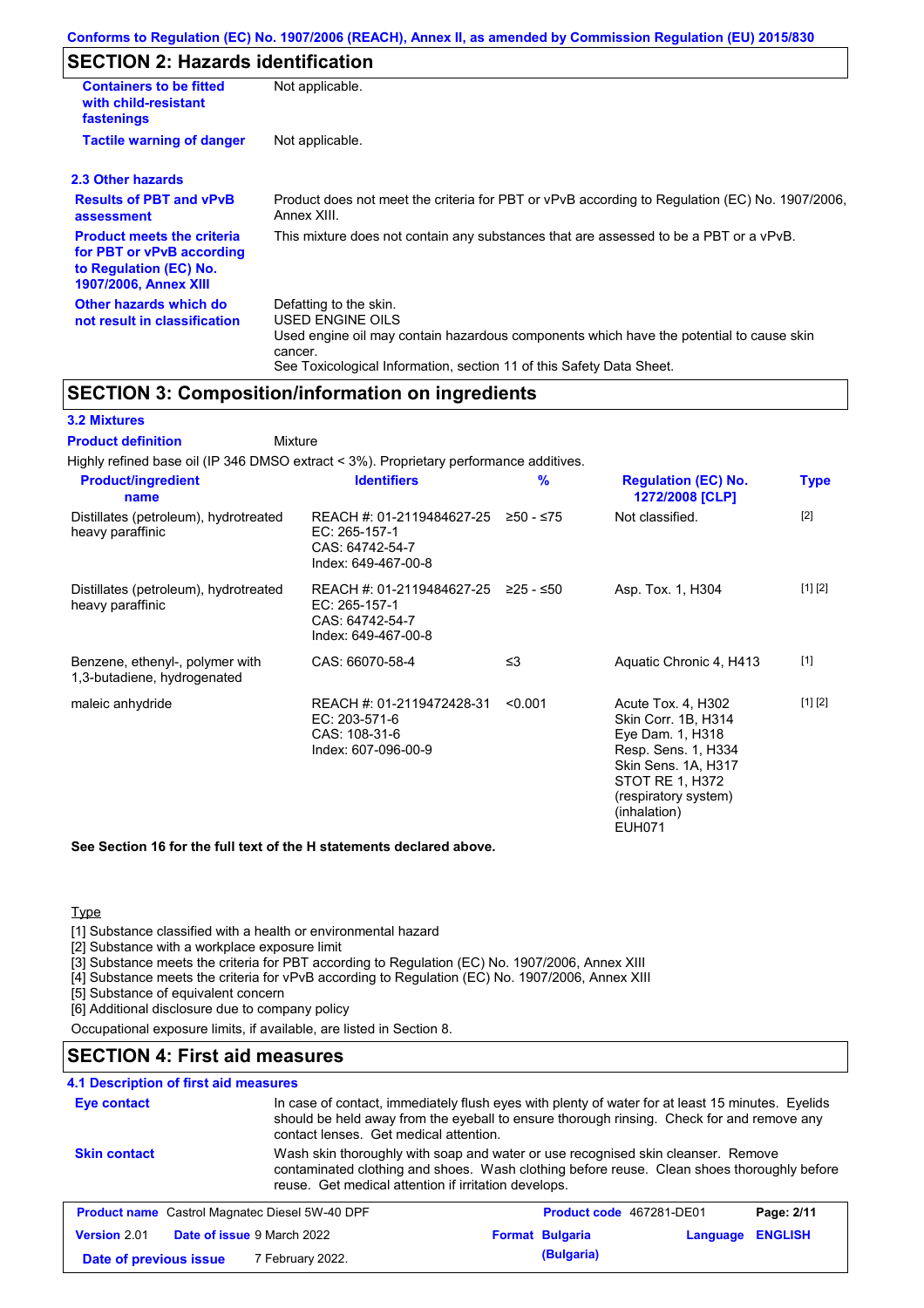### **Conforms to Regulation (EC) No. 1907/2006 (REACH), Annex II, as amended by Commission Regulation (EU) 2015/830**

## **SECTION 4: First aid measures**

| <b>Inhalation</b>                 | If inhaled, remove to fresh air. In case of inhalation of decomposition products in a fire,<br>symptoms may be delayed. The exposed person may need to be kept under medical<br>surveillance for 48 hours. Get medical attention if symptoms occur. |
|-----------------------------------|-----------------------------------------------------------------------------------------------------------------------------------------------------------------------------------------------------------------------------------------------------|
| <b>Ingestion</b>                  | Do not induce vomiting unless directed to do so by medical personnel. Get medical attention if<br>symptoms occur.                                                                                                                                   |
| <b>Protection of first-aiders</b> | No action shall be taken involving any personal risk or without suitable training.                                                                                                                                                                  |

#### **4.2 Most important symptoms and effects, both acute and delayed**

See Section 11 for more detailed information on health effects and symptoms.

| <b>Potential acute health effects</b> |                                                                                                                     |
|---------------------------------------|---------------------------------------------------------------------------------------------------------------------|
| <b>Inhalation</b>                     | Exposure to decomposition products may cause a health hazard. Serious effects may be<br>delayed following exposure. |
| <b>Ingestion</b>                      | No known significant effects or critical hazards.                                                                   |
| <b>Skin contact</b>                   | Defatting to the skin. May cause skin dryness and irritation.                                                       |
| <b>Eye contact</b>                    | No known significant effects or critical hazards.                                                                   |
|                                       | Delayed and immediate effects as well as chronic effects from short and long-term exposure                          |
| <b>Inhalation</b>                     | Overexposure to the inhalation of airborne droplets or aerosols may cause irritation of the<br>respiratory tract.   |
| <b>Ingestion</b>                      | Ingestion of large quantities may cause nausea and diarrhoea.                                                       |
| <b>Skin contact</b>                   | Prolonged or repeated contact can defat the skin and lead to irritation and/or dermatitis.                          |
| Eye contact                           | Potential risk of transient stinging or redness if accidental eye contact occurs.                                   |
|                                       |                                                                                                                     |

#### **4.3 Indication of any immediate medical attention and special treatment needed**

| Notes to physician | Treatment should in general be symptomatic and directed to relieving any effects.   |
|--------------------|-------------------------------------------------------------------------------------|
|                    | In case of inhalation of decomposition products in a fire, symptoms may be delayed. |
|                    | The exposed person may need to be kept under medical surveillance for 48 hours.     |

## **SECTION 5: Firefighting measures**

| 5.1 Extinguishing media                                   |                                                                                                                                                                                                                                                                                                                                                                   |
|-----------------------------------------------------------|-------------------------------------------------------------------------------------------------------------------------------------------------------------------------------------------------------------------------------------------------------------------------------------------------------------------------------------------------------------------|
| <b>Suitable extinguishing</b><br>media                    | In case of fire, use foam, dry chemical or carbon dioxide extinguisher or spray.                                                                                                                                                                                                                                                                                  |
| <b>Unsuitable extinguishing</b><br>media                  | Do not use water jet. The use of a water jet may cause the fire to spread by splashing the<br>burning product.                                                                                                                                                                                                                                                    |
| 5.2 Special hazards arising from the substance or mixture |                                                                                                                                                                                                                                                                                                                                                                   |
| <b>Hazards from the</b><br>substance or mixture           | In a fire or if heated, a pressure increase will occur and the container may burst.                                                                                                                                                                                                                                                                               |
| <b>Hazardous combustion</b><br>products                   | Combustion products may include the following:<br>carbon oxides (CO, CO <sub>2</sub> ) (carbon monoxide, carbon dioxide)<br>nitrogen oxides ( $NO$ , $NO2$ etc.)                                                                                                                                                                                                  |
| 5.3 Advice for firefighters                               |                                                                                                                                                                                                                                                                                                                                                                   |
| <b>Special precautions for</b><br>fire-fighters           | No action shall be taken involving any personal risk or without suitable training. Promptly<br>isolate the scene by removing all persons from the vicinity of the incident if there is a fire.                                                                                                                                                                    |
| <b>Special protective</b><br>equipment for fire-fighters  | Fire-fighters should wear appropriate protective equipment and self-contained breathing<br>apparatus (SCBA) with a full face-piece operated in positive pressure mode. Clothing for fire-<br>fighters (including helmets, protective boots and gloves) conforming to European standard EN<br>469 will provide a basic level of protection for chemical incidents. |

### **SECTION 6: Accidental release measures**

|                                | 6.1 Personal precautions, protective equipment and emergency procedures                                                                                                                                                                                                                                                             |
|--------------------------------|-------------------------------------------------------------------------------------------------------------------------------------------------------------------------------------------------------------------------------------------------------------------------------------------------------------------------------------|
| For non-emergency<br>personnel | No action shall be taken involving any personal risk or without suitable training. Evacuate<br>surrounding areas. Keep unnecessary and unprotected personnel from entering. Do not touch<br>or walk through spilt material. Floors may be slippery; use care to avoid falling. Put on<br>appropriate personal protective equipment. |
| For emergency responders       | If specialised clothing is required to deal with the spillage, take note of any information in<br>Section 8 on suitable and unsuitable materials. See also the information in "For non-<br>emergency personnel".                                                                                                                    |

| <b>Product name</b> Castrol Magnatec Diesel 5W-40 DPF |  | Product code 467281-DE01          |  | Page: 3/11             |                  |  |
|-------------------------------------------------------|--|-----------------------------------|--|------------------------|------------------|--|
| <b>Version 2.01</b>                                   |  | <b>Date of issue 9 March 2022</b> |  | <b>Format Bulgaria</b> | Language ENGLISH |  |
| Date of previous issue                                |  | 7 February 2022.                  |  | (Bulgaria)             |                  |  |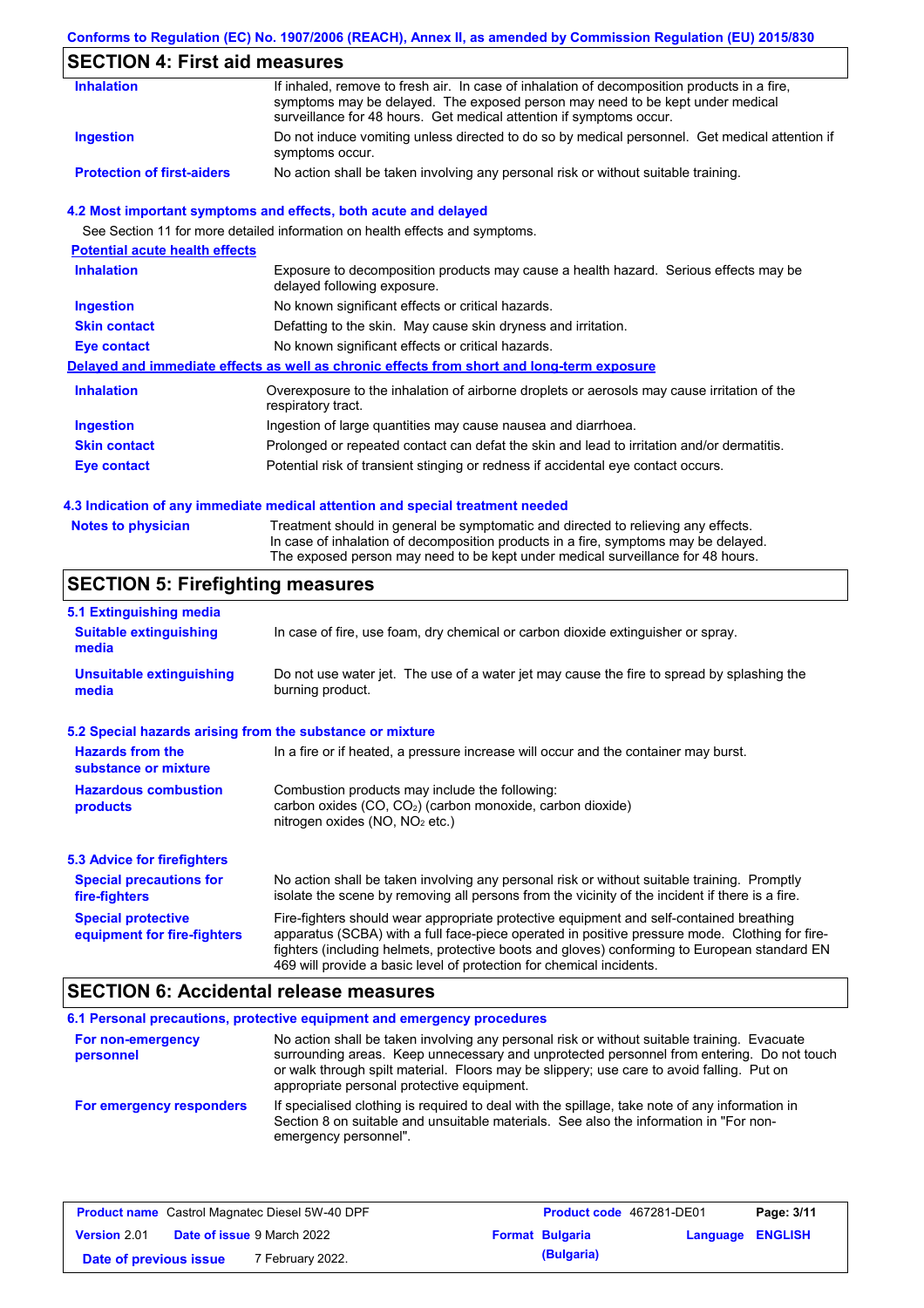### **SECTION 6: Accidental release measures**

| <b>6.2 Environmental</b><br><b>precautions</b> | Avoid dispersal of spilt material and runoff and contact with soil, waterways, drains and sewers.<br>Inform the relevant authorities if the product has caused environmental pollution (sewers,<br>waterways, soil or air).                                                                                                                                                                    |
|------------------------------------------------|------------------------------------------------------------------------------------------------------------------------------------------------------------------------------------------------------------------------------------------------------------------------------------------------------------------------------------------------------------------------------------------------|
|                                                | 6.3 Methods and material for containment and cleaning up                                                                                                                                                                                                                                                                                                                                       |
| <b>Small spill</b>                             | Stop leak if without risk. Move containers from spill area. Absorb with an inert material and<br>place in an appropriate waste disposal container. Dispose of via a licensed waste disposal<br>contractor.                                                                                                                                                                                     |
| <b>Large spill</b>                             | Stop leak if without risk. Move containers from spill area. Prevent entry into sewers, water<br>courses, basements or confined areas. Contain and collect spillage with non-combustible,<br>absorbent material e.g. sand, earth, vermiculite or diatomaceous earth and place in container<br>for disposal according to local regulations. Dispose of via a licensed waste disposal contractor. |
| 6.4 Reference to other<br><b>sections</b>      | See Section 1 for emergency contact information.<br>See Section 5 for firefighting measures.<br>See Section 8 for information on appropriate personal protective equipment.<br>See Section 12 for environmental precautions.<br>See Section 13 for additional waste treatment information.                                                                                                     |

### **SECTION 7: Handling and storage**

| 7.1 Precautions for safe handling                                             |                                                                                                                                                                                                                                                                                                                                                                                                                                                                                          |
|-------------------------------------------------------------------------------|------------------------------------------------------------------------------------------------------------------------------------------------------------------------------------------------------------------------------------------------------------------------------------------------------------------------------------------------------------------------------------------------------------------------------------------------------------------------------------------|
| <b>Protective measures</b>                                                    | Put on appropriate personal protective equipment.                                                                                                                                                                                                                                                                                                                                                                                                                                        |
| <b>Advice on general</b><br>occupational hygiene                              | Eating, drinking and smoking should be prohibited in areas where this material is handled,<br>stored and processed. Wash thoroughly after handling. Remove contaminated clothing and<br>protective equipment before entering eating areas. See also Section 8 for additional<br>information on hygiene measures.                                                                                                                                                                         |
| 7.2 Conditions for safe<br>storage, including any<br><i>incompatibilities</i> | Store in accordance with local requlations. Store in a dry, cool and well-ventilated area, away<br>from incompatible materials (see Section 10). Keep away from heat and direct sunlight. Keep<br>container tightly closed and sealed until ready for use. Containers that have been opened must<br>be carefully resealed and kept upright to prevent leakage. Store and use only in equipment/<br>containers designed for use with this product. Do not store in unlabelled containers. |
| Not suitable                                                                  | Prolonged exposure to elevated temperature.                                                                                                                                                                                                                                                                                                                                                                                                                                              |
| 7.3 Specific end use(s)                                                       |                                                                                                                                                                                                                                                                                                                                                                                                                                                                                          |

**Recommendations**

See section 1.2 and Exposure scenarios in annex, if applicable.

### **SECTION 8: Exposure controls/personal protection**

|  | <b>8.1 Control parameters</b> |
|--|-------------------------------|
|--|-------------------------------|

**Product/ingredient name Exposure limit values Recommended monitoring procedures** If this product contains ingredients with exposure limits, personal, workplace atmosphere or biological monitoring may be required to determine the effectiveness of the ventilation or other control measures and/or the necessity to use respiratory protective equipment. Reference should be made to monitoring standards, such as the following: European Standard EN 689 (Workplace atmospheres - Guidance for the assessment of exposure by inhalation to chemical agents for comparison with limit values and measurement strategy) European Standard EN 14042 (Workplace atmospheres - Guide for the application and use of procedures for the assessment of exposure to chemical and biological agents) European Standard EN 482 (Workplace atmospheres - General requirements for the performance of procedures for the Distillates (petroleum), hydrotreated heavy paraffinic **Ministry of Labour and Social Policy and the Ministry of Health - Ordinance No 13/2003. (Bulgaria).** Limit value 8 hours: 5 mg/m<sup>3</sup> 8 hours. Issued/Revised: 12/2006 Distillates (petroleum), hydrotreated heavy paraffinic **Ministry of Labour and Social Policy and the Ministry of Health - Ordinance No 13/2003. (Bulgaria).** Limit value 8 hours: 5 mg/m<sup>3</sup> 8 hours. Issued/Revised: 12/2006 maleic anhydride **Ministry of Labour and Social Policy and the Ministry of Health - Ordinance No 13/2003. (Bulgaria).** Limit value 8 hours: 1 mg/m<sup>3</sup> 8 hours. Issued/Revised: 12/2006 Whilst specific OELs for certain components may be shown in this section, other components may be present in any mist, vapour or dust produced. Therefore, the specific OELs may not be applicable to the product as a whole and are provided for guidance only. **Occupational exposure limits**

| <b>Product name</b> Castrol Magnatec Diesel 5W-40 DPF |  | Product code 467281-DE01          |  | Page: 4/11             |                         |  |
|-------------------------------------------------------|--|-----------------------------------|--|------------------------|-------------------------|--|
| <b>Version 2.01</b>                                   |  | <b>Date of issue 9 March 2022</b> |  | <b>Format Bulgaria</b> | <b>Language ENGLISH</b> |  |
| Date of previous issue                                |  | 7 February 2022.                  |  | (Bulgaria)             |                         |  |

measurement of chemical agents) Reference to national guidance documents for methods for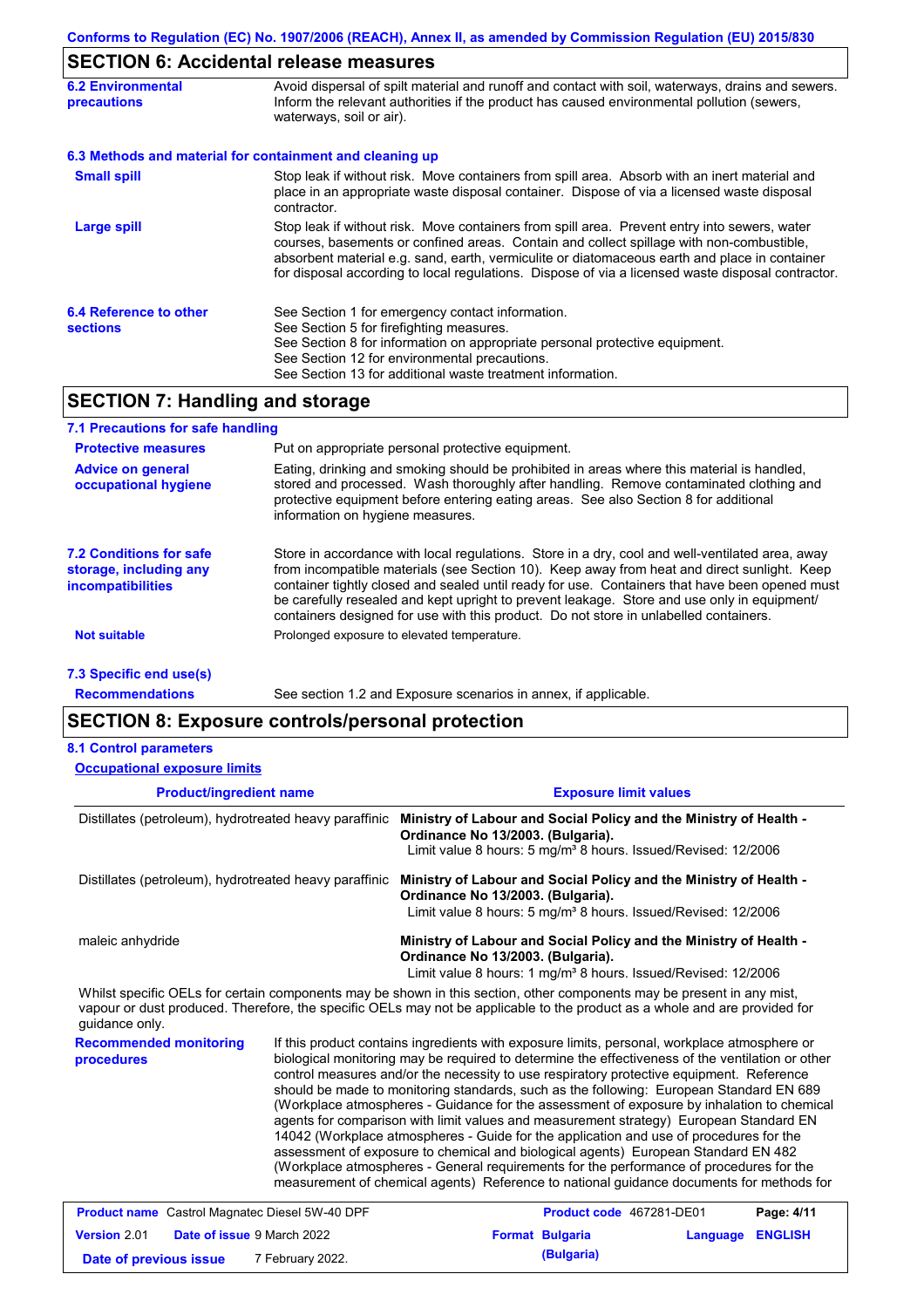# **SECTION 8: Exposure controls/personal protection**

the determination of hazardous substances will also be required.

## **Derived No Effect Level**

No DNELs/DMELs available.

#### **Predicted No Effect Concentration**

No PNECs available

| <b>8.2 Exposure controls</b>                      |                                                                                                                                                                                                                                                                                                                                                                                                                                                                                                                                                                                                                                                                                                                                                                                                                                                                                                                                                                                                         |
|---------------------------------------------------|---------------------------------------------------------------------------------------------------------------------------------------------------------------------------------------------------------------------------------------------------------------------------------------------------------------------------------------------------------------------------------------------------------------------------------------------------------------------------------------------------------------------------------------------------------------------------------------------------------------------------------------------------------------------------------------------------------------------------------------------------------------------------------------------------------------------------------------------------------------------------------------------------------------------------------------------------------------------------------------------------------|
| <b>Appropriate engineering</b><br><b>controls</b> | Provide exhaust ventilation or other engineering controls to keep the relevant airborne<br>concentrations below their respective occupational exposure limits.<br>All activities involving chemicals should be assessed for their risks to health, to ensure<br>exposures are adequately controlled. Personal protective equipment should only be considered<br>after other forms of control measures (e.g. engineering controls) have been suitably evaluated.<br>Personal protective equipment should conform to appropriate standards, be suitable for use, be<br>kept in good condition and properly maintained.<br>Your supplier of personal protective equipment should be consulted for advice on selection and<br>appropriate standards. For further information contact your national organisation for standards.<br>The final choice of protective equipment will depend upon a risk assessment. It is important to<br>ensure that all items of personal protective equipment are compatible. |
| <b>Individual protection measures</b>             |                                                                                                                                                                                                                                                                                                                                                                                                                                                                                                                                                                                                                                                                                                                                                                                                                                                                                                                                                                                                         |
| <b>Hygiene measures</b>                           | Wash hands, forearms and face thoroughly after handling chemical products, before eating,<br>smoking and using the lavatory and at the end of the working period. Ensure that eyewash<br>stations and safety showers are close to the workstation location.                                                                                                                                                                                                                                                                                                                                                                                                                                                                                                                                                                                                                                                                                                                                             |
| <b>Respiratory protection</b>                     | In case of insufficient ventilation, wear suitable respiratory equipment.<br>The correct choice of respiratory protection depends upon the chemicals being handled, the<br>conditions of work and use, and the condition of the respiratory equipment. Safety procedures<br>should be developed for each intended application. Respiratory protection equipment should<br>therefore be chosen in consultation with the supplier/manufacturer and with a full assessment<br>of the working conditions.                                                                                                                                                                                                                                                                                                                                                                                                                                                                                                   |
| <b>Eye/face protection</b>                        | Safety glasses with side shields.                                                                                                                                                                                                                                                                                                                                                                                                                                                                                                                                                                                                                                                                                                                                                                                                                                                                                                                                                                       |
| <b>Skin protection</b>                            |                                                                                                                                                                                                                                                                                                                                                                                                                                                                                                                                                                                                                                                                                                                                                                                                                                                                                                                                                                                                         |
| <b>Hand protection</b>                            | <b>General Information:</b>                                                                                                                                                                                                                                                                                                                                                                                                                                                                                                                                                                                                                                                                                                                                                                                                                                                                                                                                                                             |
|                                                   | Because specific work environments and material handling practices vary, safety procedures<br>should be developed for each intended application. The correct choice of protective gloves<br>depends upon the chemicals being handled, and the conditions of work and use. Most gloves<br>provide protection for only a limited time before they must be discarded and replaced (even the<br>best chemically resistant gloves will break down after repeated chemical exposures).                                                                                                                                                                                                                                                                                                                                                                                                                                                                                                                        |
|                                                   | Gloves should be chosen in consultation with the supplier / manufacturer and taking account of<br>a full assessment of the working conditions.                                                                                                                                                                                                                                                                                                                                                                                                                                                                                                                                                                                                                                                                                                                                                                                                                                                          |
|                                                   | Recommended: Nitrile gloves.<br><b>Breakthrough time:</b>                                                                                                                                                                                                                                                                                                                                                                                                                                                                                                                                                                                                                                                                                                                                                                                                                                                                                                                                               |
|                                                   | Breakthrough time data are generated by glove manufacturers under laboratory test conditions<br>and represent how long a glove can be expected to provide effective permeation resistance. It<br>is important when following breakthrough time recommendations that actual workplace<br>conditions are taken into account. Always consult with your glove supplier for up-to-date<br>technical information on breakthrough times for the recommended glove type.<br>Our recommendations on the selection of gloves are as follows:                                                                                                                                                                                                                                                                                                                                                                                                                                                                      |
|                                                   | Continuous contact:                                                                                                                                                                                                                                                                                                                                                                                                                                                                                                                                                                                                                                                                                                                                                                                                                                                                                                                                                                                     |
|                                                   | Gloves with a minimum breakthrough time of 240 minutes, or >480 minutes if suitable gloves<br>can be obtained.<br>If suitable gloves are not available to offer that level of protection, gloves with shorter<br>breakthrough times may be acceptable as long as appropriate glove maintenance and<br>replacement regimes are determined and adhered to.                                                                                                                                                                                                                                                                                                                                                                                                                                                                                                                                                                                                                                                |
|                                                   | Short-term / splash protection:                                                                                                                                                                                                                                                                                                                                                                                                                                                                                                                                                                                                                                                                                                                                                                                                                                                                                                                                                                         |
|                                                   | Recommended breakthrough times as above.<br>It is recognised that for short-term, transient exposures, gloves with shorter breakthrough times<br>may commonly be used. Therefore, appropriate maintenance and replacement regimes must<br>be determined and rigorously followed.                                                                                                                                                                                                                                                                                                                                                                                                                                                                                                                                                                                                                                                                                                                        |
|                                                   | <b>Glove Thickness:</b>                                                                                                                                                                                                                                                                                                                                                                                                                                                                                                                                                                                                                                                                                                                                                                                                                                                                                                                                                                                 |
|                                                   |                                                                                                                                                                                                                                                                                                                                                                                                                                                                                                                                                                                                                                                                                                                                                                                                                                                                                                                                                                                                         |

|                        | <b>Product name</b> Castrol Magnatec Diesel 5W-40 DPF | Product code 467281-DE01 |                         | Page: 5/11 |
|------------------------|-------------------------------------------------------|--------------------------|-------------------------|------------|
| <b>Version 2.01</b>    | <b>Date of issue 9 March 2022</b>                     | <b>Format Bulgaria</b>   | <b>Language ENGLISH</b> |            |
| Date of previous issue | 7 February 2022.                                      | (Bulgaria)               |                         |            |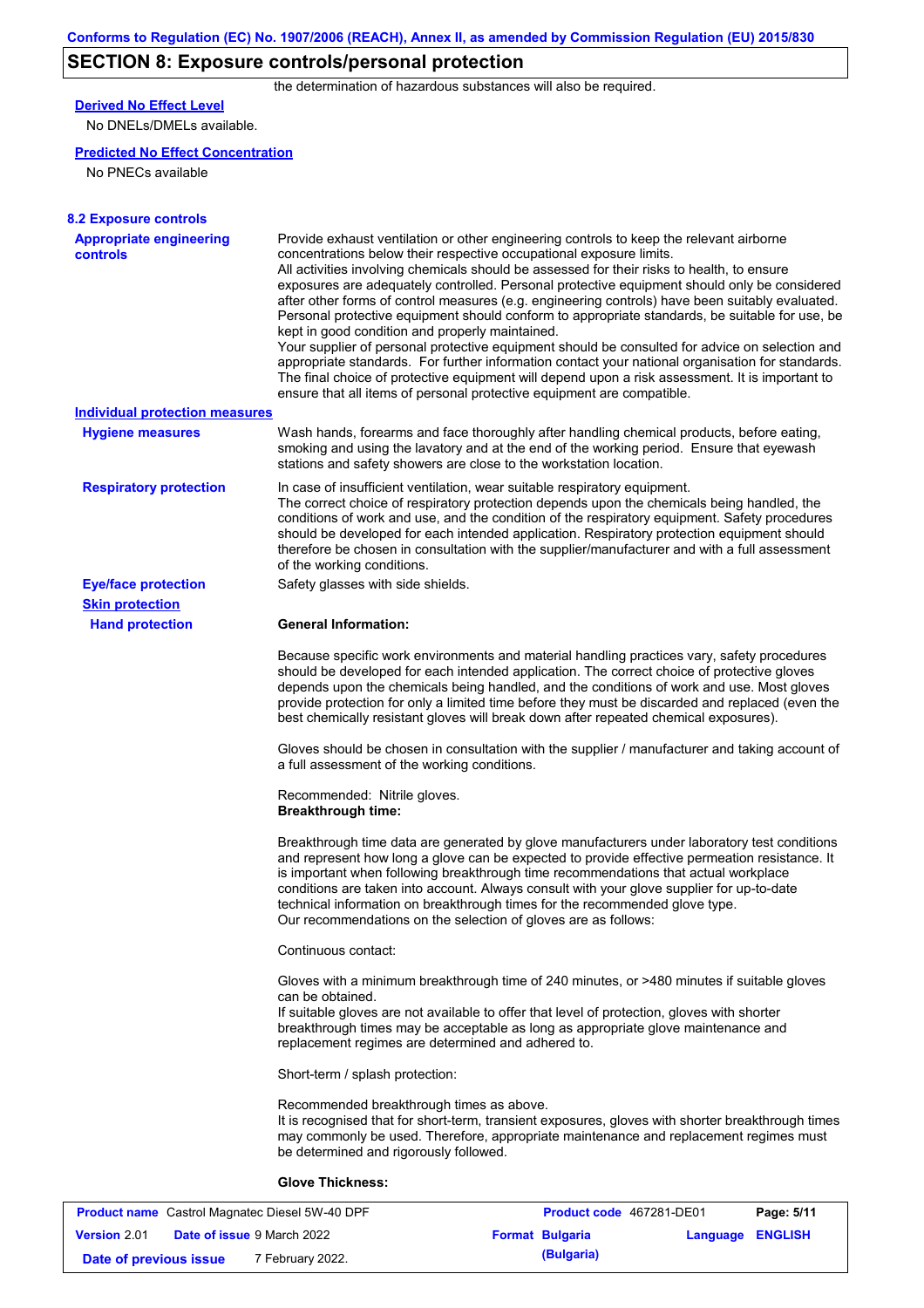## **SECTION 8: Exposure controls/personal protection**

|                                           | For general applications, we recommend gloves with a thickness typically greater than 0.35 mm.                                                                                                                                                                                                                                                                                                                                                                                                                                                                                                                                                                                        |
|-------------------------------------------|---------------------------------------------------------------------------------------------------------------------------------------------------------------------------------------------------------------------------------------------------------------------------------------------------------------------------------------------------------------------------------------------------------------------------------------------------------------------------------------------------------------------------------------------------------------------------------------------------------------------------------------------------------------------------------------|
|                                           | It should be emphasised that glove thickness is not necessarily a good predictor of glove<br>resistance to a specific chemical, as the permeation efficiency of the glove will be dependent<br>on the exact composition of the glove material. Therefore, glove selection should also be based<br>on consideration of the task requirements and knowledge of breakthrough times.<br>Glove thickness may also vary depending on the glove manufacturer, the glove type and the<br>glove model. Therefore, the manufacturers' technical data should always be taken into account<br>to ensure selection of the most appropriate glove for the task.                                     |
|                                           | Note: Depending on the activity being conducted, gloves of varying thickness may be required<br>for specific tasks. For example:                                                                                                                                                                                                                                                                                                                                                                                                                                                                                                                                                      |
|                                           | • Thinner gloves (down to 0.1 mm or less) may be required where a high degree of manual<br>dexterity is needed. However, these gloves are only likely to give short duration protection and<br>would normally be just for single use applications, then disposed of.                                                                                                                                                                                                                                                                                                                                                                                                                  |
|                                           | • Thicker gloves (up to 3 mm or more) may be required where there is a mechanical (as well<br>as a chemical) risk i.e. where there is abrasion or puncture potential.                                                                                                                                                                                                                                                                                                                                                                                                                                                                                                                 |
| <b>Skin and body</b>                      | Use of protective clothing is good industrial practice.<br>Personal protective equipment for the body should be selected based on the task being<br>performed and the risks involved and should be approved by a specialist before handling this<br>product.<br>Cotton or polyester/cotton overalls will only provide protection against light superficial<br>contamination that will not soak through to the skin. Overalls should be laundered on a regular<br>basis. When the risk of skin exposure is high (e.g. when cleaning up spillages or if there is a<br>risk of splashing) then chemical resistant aprons and/or impervious chemical suits and boots<br>will be required. |
| <b>Refer to standards:</b>                | Respiratory protection: EN 529<br>Gloves: EN 420, EN 374<br>Eye protection: EN 166<br>Filtering half-mask: EN 149<br>Filtering half-mask with valve: EN 405<br>Half-mask: EN 140 plus filter<br>Full-face mask: EN 136 plus filter<br>Particulate filters: EN 143<br>Gas/combined filters: EN 14387                                                                                                                                                                                                                                                                                                                                                                                   |
| <b>Environmental exposure</b><br>controls | Emissions from ventilation or work process equipment should be checked to ensure they<br>comply with the requirements of environmental protection legislation. In some cases, fume<br>scrubbers, filters or engineering modifications to the process equipment will be necessary to<br>reduce emissions to acceptable levels.                                                                                                                                                                                                                                                                                                                                                         |

### **SECTION 9: Physical and chemical properties**

The conditions of measurement of all properties are at standard temperature and pressure unless otherwise indicated.

#### **9.1 Information on basic physical and chemical properties**

| <b>Appearance</b>                                      |                                              |                        |                          |          |                |
|--------------------------------------------------------|----------------------------------------------|------------------------|--------------------------|----------|----------------|
| <b>Physical state</b>                                  | Liquid.                                      |                        |                          |          |                |
| <b>Colour</b>                                          | Amber.                                       |                        |                          |          |                |
| <b>Odour</b>                                           | Not available.                               |                        |                          |          |                |
| <b>Odour threshold</b>                                 | Not available.                               |                        |                          |          |                |
| pH                                                     | Not applicable.                              |                        |                          |          |                |
| <b>Melting point/freezing point</b>                    | Not available.                               |                        |                          |          |                |
| Initial boiling point and boiling<br>range             | Not available.                               |                        |                          |          |                |
| <b>Pour point</b>                                      | -42 $^{\circ}$ C                             |                        |                          |          |                |
| <b>Flash point</b>                                     | Closed cup: 203°C (397.4°F) [Pensky-Martens] |                        |                          |          |                |
| <b>Evaporation rate</b>                                | Not available.                               |                        |                          |          |                |
| <b>Flammability (solid, gas)</b>                       | Not available.                               |                        |                          |          |                |
| <b>Upper/lower flammability or</b><br>explosive limits | Not available.                               |                        |                          |          |                |
| <b>Vapour pressure</b>                                 | Not available.                               |                        |                          |          |                |
| <b>Product name</b> Castrol Magnatec Diesel 5W-40 DPF  |                                              |                        | Product code 467281-DE01 |          | Page: 6/11     |
| Version 2.01<br>Date of issue 9 March 2022             |                                              | <b>Format Bulgaria</b> |                          | Language | <b>ENGLISH</b> |

**Date of previous issue** 7 February 2022.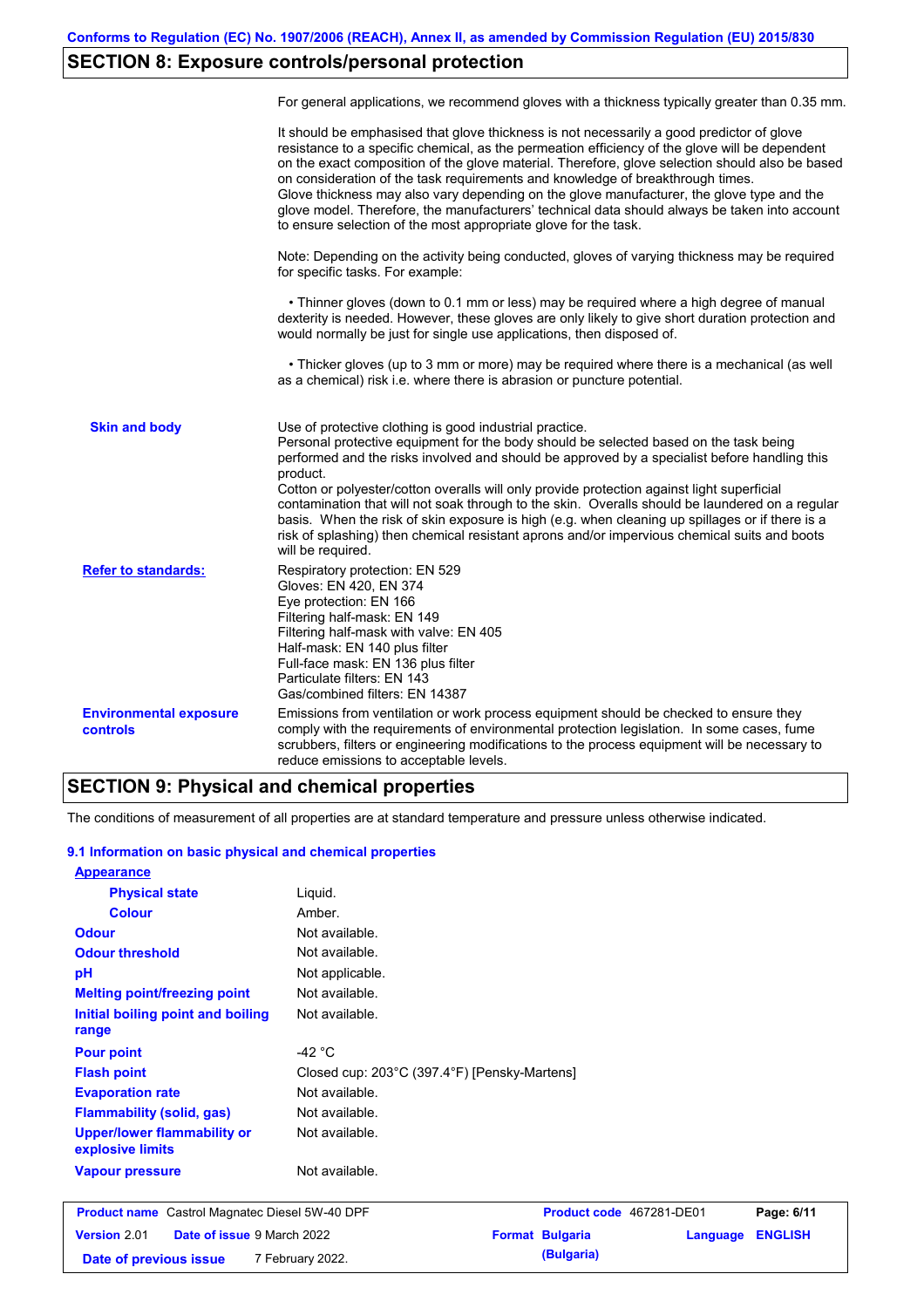## **SECTION 9: Physical and chemical properties**

|                                                   |                                                                                                                                                  | Vapour Pressure at 20°C |         |                    | Vapour pressure at 50°C |     |               |
|---------------------------------------------------|--------------------------------------------------------------------------------------------------------------------------------------------------|-------------------------|---------|--------------------|-------------------------|-----|---------------|
|                                                   | <b>Ingredient name</b>                                                                                                                           | mm Hg kPa               |         | <b>Method</b>      | mm<br>Hg                | kPa | <b>Method</b> |
|                                                   | Distillates (petroleum),<br>hydrotreated heavy<br>paraffinic                                                                                     | < 0.08                  | < 0.011 | <b>ASTM D 5191</b> |                         |     |               |
|                                                   | Distillates (petroleum),<br>hydrotreated heavy<br>paraffinic                                                                                     | < 0.08                  | < 0.011 | <b>ASTM D 5191</b> |                         |     |               |
| <b>Vapour density</b>                             | Not available.                                                                                                                                   |                         |         |                    |                         |     |               |
| <b>Relative density</b>                           | Not available.                                                                                                                                   |                         |         |                    |                         |     |               |
| <b>Density</b>                                    | $<$ 1000 kg/m <sup>3</sup> (<1 g/cm <sup>3</sup> ) at 15 <sup>°</sup> C                                                                          |                         |         |                    |                         |     |               |
| <b>Solubility(ies)</b>                            | insoluble in water.                                                                                                                              |                         |         |                    |                         |     |               |
| <b>Partition coefficient: n-octanol/</b><br>water | Not applicable.                                                                                                                                  |                         |         |                    |                         |     |               |
| <b>Auto-ignition temperature</b>                  | Not available.                                                                                                                                   |                         |         |                    |                         |     |               |
| <b>Decomposition temperature</b>                  | Not available.                                                                                                                                   |                         |         |                    |                         |     |               |
| <b>Viscosity</b>                                  | Kinematic: 75.5 mm <sup>2</sup> /s (75.5 cSt) at $40^{\circ}$ C<br>Kinematic: 12.8 to 16 mm <sup>2</sup> /s (12.8 to 16 cSt) at 100 $^{\circ}$ C |                         |         |                    |                         |     |               |
| <b>Explosive properties</b>                       | Not available.                                                                                                                                   |                         |         |                    |                         |     |               |
| <b>Oxidising properties</b>                       | Not available.                                                                                                                                   |                         |         |                    |                         |     |               |
| <b>Particle characteristics</b>                   |                                                                                                                                                  |                         |         |                    |                         |     |               |
| <b>Median particle size</b>                       | Not applicable.                                                                                                                                  |                         |         |                    |                         |     |               |
| 9.2 Other information                             |                                                                                                                                                  |                         |         |                    |                         |     |               |
| No additional information.                        |                                                                                                                                                  |                         |         |                    |                         |     |               |

# **SECTION 10: Stability and reactivity**

| <b>10.1 Reactivity</b>                            | No specific test data available for this product. Refer to Conditions to avoid and Incompatible<br>materials for additional information.                                |
|---------------------------------------------------|-------------------------------------------------------------------------------------------------------------------------------------------------------------------------|
| <b>10.2 Chemical stability</b>                    | The product is stable.                                                                                                                                                  |
| <b>10.3 Possibility of</b><br>hazardous reactions | Under normal conditions of storage and use, hazardous reactions will not occur.<br>Under normal conditions of storage and use, hazardous polymerisation will not occur. |
| <b>10.4 Conditions to avoid</b>                   | Avoid all possible sources of ignition (spark or flame).                                                                                                                |
| 10.5 Incompatible materials                       | Reactive or incompatible with the following materials: oxidising materials.                                                                                             |
| <b>10.6 Hazardous</b><br>decomposition products   | Under normal conditions of storage and use, hazardous decomposition products should not be<br>produced.                                                                 |

## **SECTION 11: Toxicological information**

### **11.1 Information on toxicological effects**

|                                                       | <b>Product/ingredient name</b>                                                                                      | Oral (mg/<br>kg) | <b>Dermal</b><br>(mg/kg) | <b>Inhalation</b><br>(gases)<br>(ppm) | <b>Inhalation</b><br>(vapours)<br>(mg/l) | <b>Inhalation</b><br>(dusts)<br>and mists)<br>(mg/l) |                |
|-------------------------------------------------------|---------------------------------------------------------------------------------------------------------------------|------------------|--------------------------|---------------------------------------|------------------------------------------|------------------------------------------------------|----------------|
| maleic anhydride                                      |                                                                                                                     | 500              | N/A                      | N/A                                   | N/A                                      | N/A                                                  |                |
| <b>Information on likely</b><br>routes of exposure    | Routes of entry anticipated: Dermal, Inhalation.                                                                    |                  |                          |                                       |                                          |                                                      |                |
| <b>Potential acute health effects</b>                 |                                                                                                                     |                  |                          |                                       |                                          |                                                      |                |
| <b>Inhalation</b>                                     | Exposure to decomposition products may cause a health hazard. Serious effects may be<br>delayed following exposure. |                  |                          |                                       |                                          |                                                      |                |
| <b>Ingestion</b>                                      | No known significant effects or critical hazards.                                                                   |                  |                          |                                       |                                          |                                                      |                |
| <b>Skin contact</b>                                   | Defatting to the skin. May cause skin dryness and irritation.                                                       |                  |                          |                                       |                                          |                                                      |                |
| Eye contact                                           | No known significant effects or critical hazards.                                                                   |                  |                          |                                       |                                          |                                                      |                |
| <b>Product name</b> Castrol Magnatec Diesel 5W-40 DPF |                                                                                                                     |                  |                          | Product code 467281-DE01              |                                          |                                                      | Page: 7/11     |
| Version 2.01                                          | Date of issue 9 March 2022                                                                                          |                  | <b>Format Bulgaria</b>   |                                       |                                          | Language                                             | <b>ENGLISH</b> |
| Date of previous issue                                | 7 February 2022.                                                                                                    |                  |                          | (Bulgaria)                            |                                          |                                                      |                |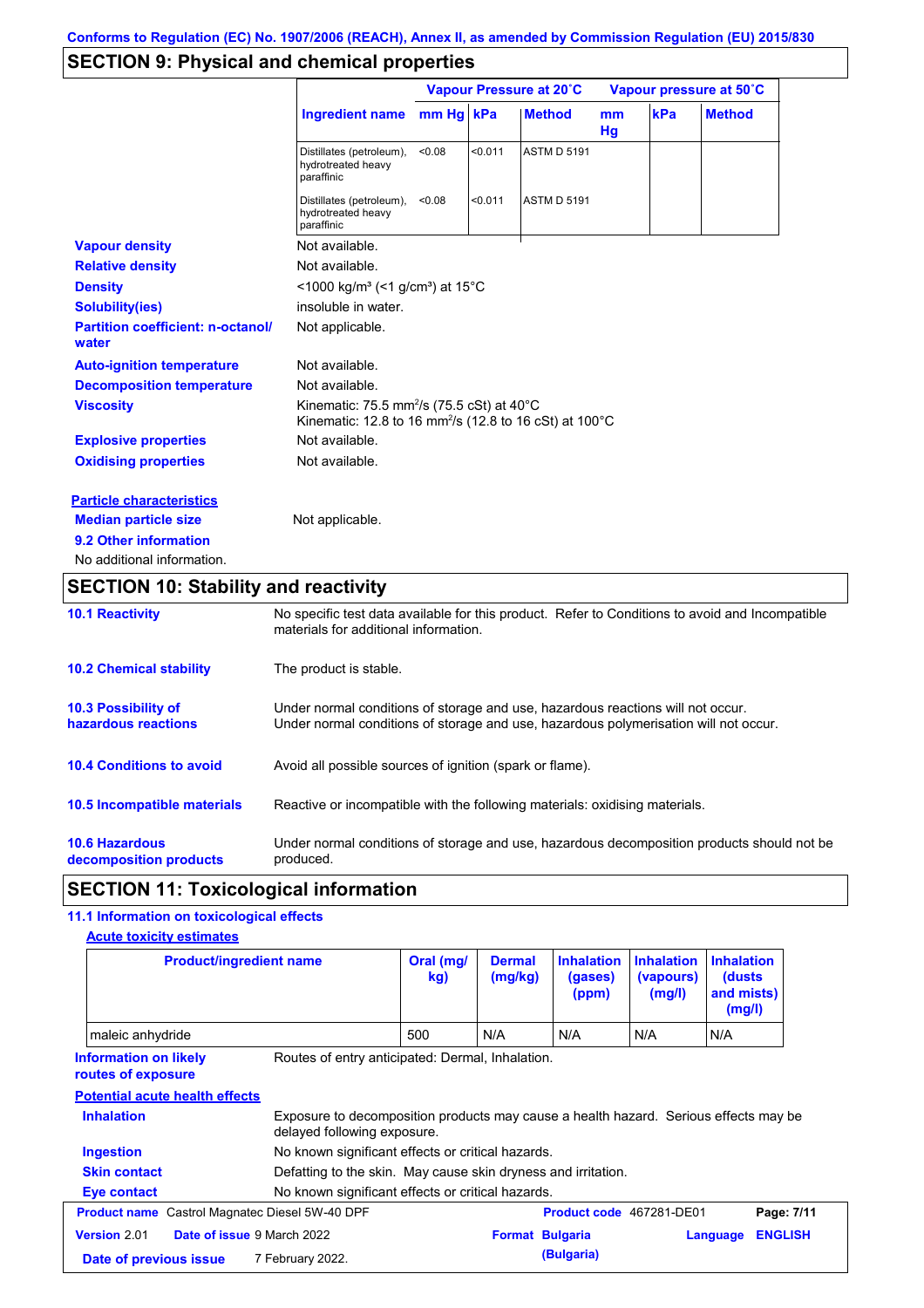## **SECTION 11: Toxicological information**

|                                         | <b>Symptoms related to the physical, chemical and toxicological characteristics</b>                                                                                                                                                                                                                                                                                                                      |
|-----------------------------------------|----------------------------------------------------------------------------------------------------------------------------------------------------------------------------------------------------------------------------------------------------------------------------------------------------------------------------------------------------------------------------------------------------------|
| <b>Inhalation</b>                       | No specific data.                                                                                                                                                                                                                                                                                                                                                                                        |
| <b>Ingestion</b>                        | No specific data.                                                                                                                                                                                                                                                                                                                                                                                        |
| <b>Skin contact</b>                     | Adverse symptoms may include the following:<br>irritation<br>dryness<br>cracking                                                                                                                                                                                                                                                                                                                         |
| <b>Eye contact</b>                      | No specific data.                                                                                                                                                                                                                                                                                                                                                                                        |
|                                         | Delayed and immediate effects as well as chronic effects from short and long-term exposure                                                                                                                                                                                                                                                                                                               |
| <b>Inhalation</b>                       | Overexposure to the inhalation of airborne droplets or aerosols may cause irritation of the<br>respiratory tract.                                                                                                                                                                                                                                                                                        |
| <b>Ingestion</b>                        | Ingestion of large quantities may cause nausea and diarrhoea.                                                                                                                                                                                                                                                                                                                                            |
| <b>Skin contact</b>                     | Prolonged or repeated contact can defat the skin and lead to irritation and/or dermatitis.                                                                                                                                                                                                                                                                                                               |
| <b>Eye contact</b>                      | Potential risk of transient stinging or redness if accidental eye contact occurs.                                                                                                                                                                                                                                                                                                                        |
| <b>Potential chronic health effects</b> |                                                                                                                                                                                                                                                                                                                                                                                                          |
| <b>General</b>                          | USED ENGINE OILS<br>Combustion products resulting from the operation of internal combustion engines contaminate<br>engine oils during use. Used engine oil may contain hazardous components which have the<br>potential to cause skin cancer. Frequent or prolonged contact with all types and makes of used<br>engine oil must therefore be avoided and a high standard of personal hygiene maintained. |
| <b>Carcinogenicity</b>                  | No known significant effects or critical hazards.                                                                                                                                                                                                                                                                                                                                                        |
| <b>Mutagenicity</b>                     | No known significant effects or critical hazards.                                                                                                                                                                                                                                                                                                                                                        |
| <b>Developmental effects</b>            | No known significant effects or critical hazards.                                                                                                                                                                                                                                                                                                                                                        |
| <b>Fertility effects</b>                | No known significant effects or critical hazards.                                                                                                                                                                                                                                                                                                                                                        |

## **SECTION 12: Ecological information**

|  | <b>12.1 Toxicity</b> |  |  |
|--|----------------------|--|--|
|  |                      |  |  |

**Environmental hazards** Not classified as dangerous

#### **12.2 Persistence and degradability**

Expected to be biodegradable.

#### **12.3 Bioaccumulative potential**

This product is not expected to bioaccumulate through food chains in the environment.

| <b>12.4 Mobility in soil</b>                                  |                                                                      |
|---------------------------------------------------------------|----------------------------------------------------------------------|
| <b>Soil/water partition</b><br>coefficient (K <sub>oc</sub> ) | Not available.                                                       |
| <b>Mobility</b>                                               | Spillages may penetrate the soil causing ground water contamination. |

#### **12.5 Results of PBT and vPvB assessment**

Product does not meet the criteria for PBT or vPvB according to Regulation (EC) No. 1907/2006, Annex XIII.

#### **12.6 Other adverse effects Other ecological information**

Spills may form a film on water surfaces causing physical damage to organisms. Oxygen transfer could also be impaired.

#### **SECTION 13: Disposal considerations**

| <b>13.1 Waste treatment methods</b>                                                                                                                                  |
|----------------------------------------------------------------------------------------------------------------------------------------------------------------------|
|                                                                                                                                                                      |
| Where possible, arrange for product to be recycled. Dispose of via an authorised person/<br>licensed waste disposal contractor in accordance with local regulations. |
| Yes.                                                                                                                                                                 |
| <b>European waste catalogue (EWC)</b>                                                                                                                                |
| <b>Waste designation</b>                                                                                                                                             |
|                                                                                                                                                                      |

| Waste code | <b>Waste designation</b>                                         |
|------------|------------------------------------------------------------------|
| 13 02 05*  | Imineral-based non-chlorinated engine, gear and lubricating oils |

However, deviation from the intended use and/or the presence of any potential contaminants may require an alternative waste disposal code to be assigned by the end user.

| <b>Product name</b> Castrol Magnatec Diesel 5W-40 DPF |  |                                   | <b>Product code</b> 467281-DE01 |                        | Page: 8/11       |  |
|-------------------------------------------------------|--|-----------------------------------|---------------------------------|------------------------|------------------|--|
| Version 2.01                                          |  | <b>Date of issue 9 March 2022</b> |                                 | <b>Format Bulgaria</b> | Language ENGLISH |  |
| Date of previous issue                                |  | <sup>7</sup> February 2022.       |                                 | (Bulgaria)             |                  |  |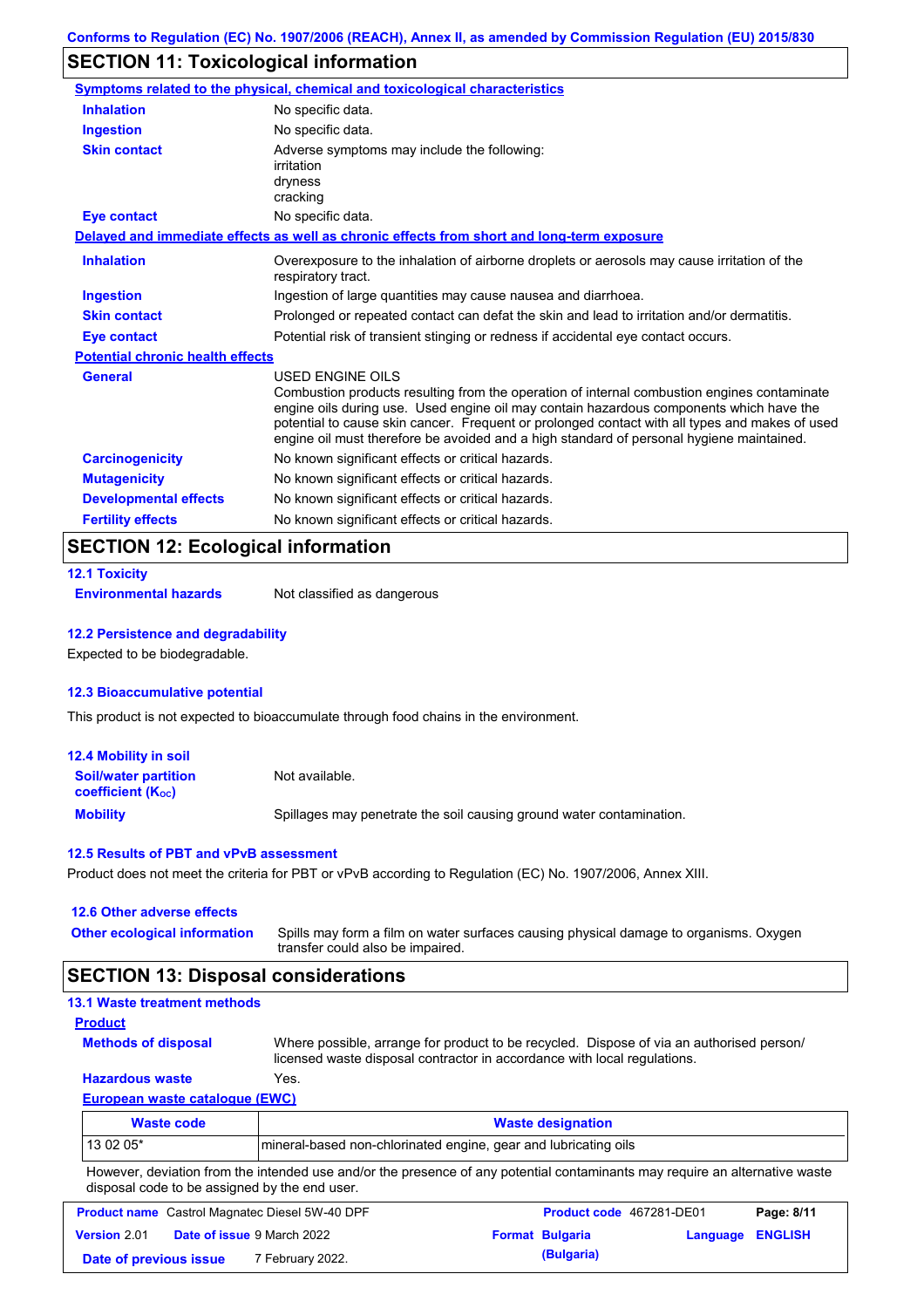### **SECTION 13: Disposal considerations**

**Packaging Methods of disposal Special precautions** Where possible, arrange for product to be recycled. Dispose of via an authorised person/ licensed waste disposal contractor in accordance with local regulations. This material and its container must be disposed of in a safe way. Empty containers or liners may retain some product residues. Avoid dispersal of spilt material and runoff and contact with soil, waterways, drains and sewers. **References** Commission 2014/955/EU Directive 2008/98/EC **SECTION 14: Transport information**

|                                           | <b>ADR/RID</b> | <b>ADN</b>     | <b>IMDG</b>    | <b>IATA</b>    |
|-------------------------------------------|----------------|----------------|----------------|----------------|
| 14.1 UN number                            | Not regulated. | Not regulated. | Not regulated. | Not regulated. |
| 14.2 UN proper<br>shipping name           |                |                | -              |                |
| <b>14.3 Transport</b><br>hazard class(es) |                |                | -              |                |
| <b>14.4 Packing</b><br>group              |                |                | -              |                |
| 14.5<br><b>Environmental</b><br>hazards   | No.            | No.            | No.            | No.            |
| <b>Additional</b><br><b>information</b>   |                |                |                |                |

**14.6 Special precautions for user** Not available.

| <b>14.7 Transport in bulk</b> | Not available. |
|-------------------------------|----------------|
| according to <b>IMO</b>       |                |
| <b>instruments</b>            |                |

### **SECTION 15: Regulatory information**

**Other regulations REACH Status** The company, as identified in Section 1, sells this product in the EU in compliance with the current requirements of REACH. **15.1 Safety, health and environmental regulations/legislation specific for the substance or mixture EU Regulation (EC) No. 1907/2006 (REACH) Annex XIV - List of substances subject to authorisation Substances of very high concern** None of the components are listed. All components are listed or exempted. All components are listed or exempted. At least one component is not listed. All components are listed or exempted. **United States inventory** All components are active or exempted. **(TSCA 8b) Australia inventory (AIIC) Canada inventory China inventory (IECSC) Japan inventory (CSCL)** None of the components are listed. **Annex XIV EU Regulation (EC) No. 1907/2006 (REACH) Annex XVII - Restrictions on the manufacture, placing on the market and use of certain dangerous substances, mixtures and articles** Not applicable. **Product name** Castrol Magnatec Diesel 5W-40 DPF **Product Code 467281-DE01 Page: 9/11 Version** 2.01 **Date of issue** 9 March 2022 **Format Bulgaria Language ENGLISH**

**Date of previous issue** 7 February 2022.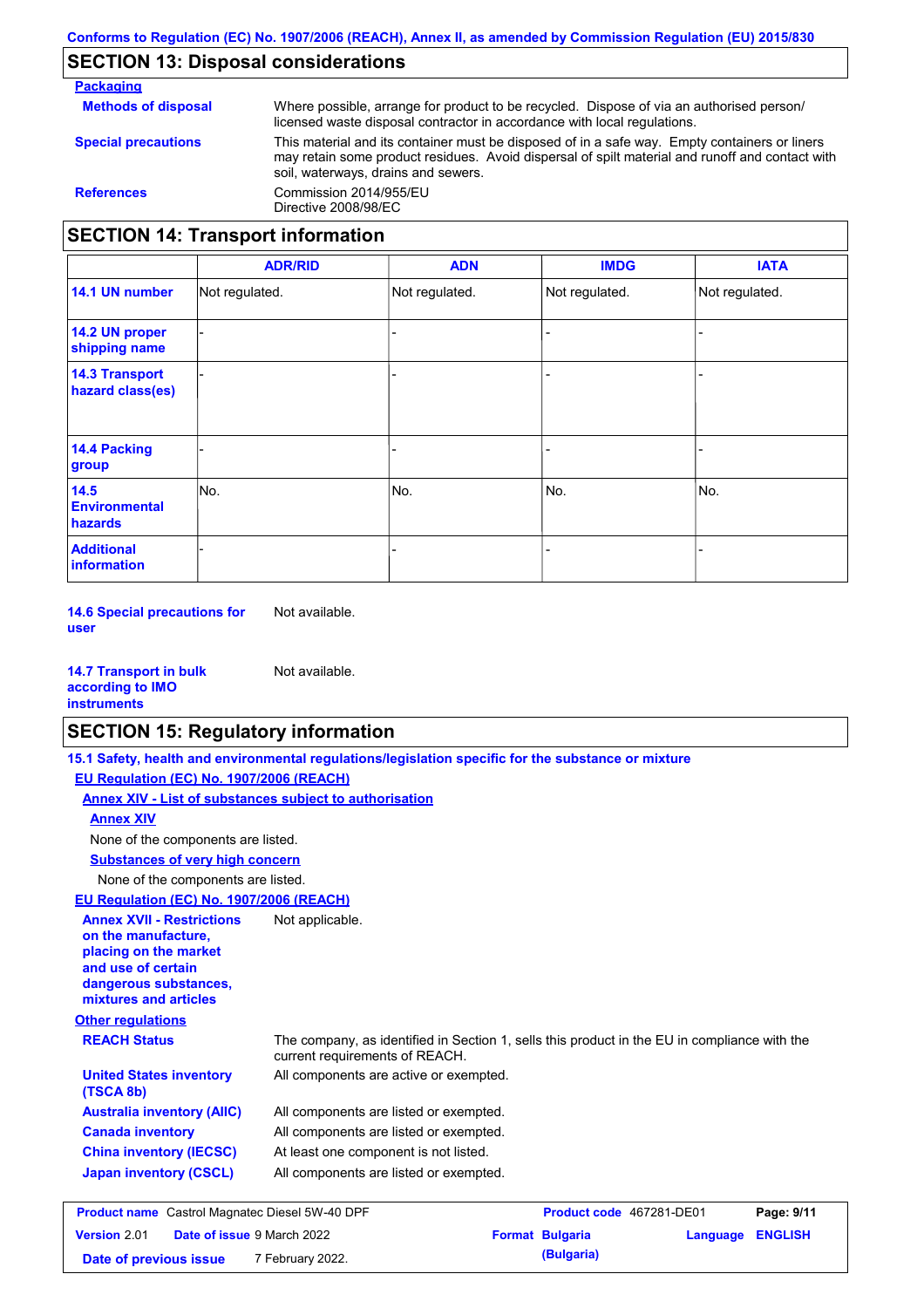# **SECTION 15: Regulatory information**

| <b>Korea inventory (KECI)</b>                                   | All components are listed or exempted. |
|-----------------------------------------------------------------|----------------------------------------|
| <b>Philippines inventory</b><br>(PICCS)                         | At least one component is not listed.  |
| <b>Taiwan Chemical</b><br><b>Substances Inventory</b><br>(TCSI) | All components are listed or exempted. |
| Ozone depleting substances (1005/2009/EU)                       |                                        |
| Not listed.                                                     |                                        |
| <b>Prior Informed Consent (PIC) (649/2012/EU)</b>               |                                        |
| Not listed.                                                     |                                        |
| <b>Persistent Organic Pollutants</b><br>Not listed.             |                                        |
| <b>EU - Water framework directive - Priority substances</b>     |                                        |
| None of the components are listed.                              |                                        |
| <b>Seveso Directive</b>                                         |                                        |
| This product is not controlled under the Seveso Directive.      |                                        |
|                                                                 |                                        |

| <b>15.2 Chemical safety</b> | A Chemical Safety Assessment has been carried out for one or more of the substances within  |
|-----------------------------|---------------------------------------------------------------------------------------------|
| assessment                  | this mixture. A Chemical Safety Assessment has not been carried out for the mixture itself. |

# **SECTION 16: Other information**

| <b>Abbreviations and acronyms</b>                     | ADN = European Provisions concerning the International Carriage of Dangerous Goods by<br>Inland Waterway                     |  |  |  |  |
|-------------------------------------------------------|------------------------------------------------------------------------------------------------------------------------------|--|--|--|--|
|                                                       | ADR = The European Agreement concerning the International Carriage of Dangerous Goods by                                     |  |  |  |  |
|                                                       | Road                                                                                                                         |  |  |  |  |
|                                                       | ATE = Acute Toxicity Estimate                                                                                                |  |  |  |  |
|                                                       | <b>BCF</b> = Bioconcentration Factor                                                                                         |  |  |  |  |
|                                                       | CAS = Chemical Abstracts Service                                                                                             |  |  |  |  |
|                                                       | CLP = Classification, Labelling and Packaging Regulation [Regulation (EC) No. 1272/2008]<br>CSA = Chemical Safety Assessment |  |  |  |  |
|                                                       | CSR = Chemical Safety Report                                                                                                 |  |  |  |  |
|                                                       | DMEL = Derived Minimal Effect Level                                                                                          |  |  |  |  |
|                                                       | DNEL = Derived No Effect Level                                                                                               |  |  |  |  |
|                                                       | EINECS = European Inventory of Existing Commercial chemical Substances                                                       |  |  |  |  |
|                                                       | ES = Exposure Scenario                                                                                                       |  |  |  |  |
|                                                       | EUH statement = CLP-specific Hazard statement                                                                                |  |  |  |  |
|                                                       | EWC = European Waste Catalogue                                                                                               |  |  |  |  |
|                                                       | GHS = Globally Harmonized System of Classification and Labelling of Chemicals                                                |  |  |  |  |
|                                                       | IATA = International Air Transport Association                                                                               |  |  |  |  |
|                                                       | IBC = Intermediate Bulk Container                                                                                            |  |  |  |  |
|                                                       | <b>IMDG = International Maritime Dangerous Goods</b>                                                                         |  |  |  |  |
|                                                       | LogPow = logarithm of the octanol/water partition coefficient                                                                |  |  |  |  |
|                                                       | MARPOL = International Convention for the Prevention of Pollution From Ships, 1973 as                                        |  |  |  |  |
|                                                       | modified by the Protocol of 1978. ("Marpol" = marine pollution)                                                              |  |  |  |  |
|                                                       | OECD = Organisation for Economic Co-operation and Development<br>PBT = Persistent, Bioaccumulative and Toxic                 |  |  |  |  |
|                                                       | <b>PNEC = Predicted No Effect Concentration</b>                                                                              |  |  |  |  |
|                                                       | REACH = Registration, Evaluation, Authorisation and Restriction of Chemicals Regulation                                      |  |  |  |  |
|                                                       | [Regulation (EC) No. 1907/2006]                                                                                              |  |  |  |  |
|                                                       | RID = The Regulations concerning the International Carriage of Dangerous Goods by Rail                                       |  |  |  |  |
|                                                       | <b>RRN = REACH Registration Number</b>                                                                                       |  |  |  |  |
|                                                       | SADT = Self-Accelerating Decomposition Temperature                                                                           |  |  |  |  |
|                                                       | SVHC = Substances of Very High Concern                                                                                       |  |  |  |  |
|                                                       | STOT-RE = Specific Target Organ Toxicity - Repeated Exposure                                                                 |  |  |  |  |
|                                                       | STOT-SE = Specific Target Organ Toxicity - Single Exposure                                                                   |  |  |  |  |
|                                                       | TWA = Time weighted average                                                                                                  |  |  |  |  |
|                                                       | UN = United Nations                                                                                                          |  |  |  |  |
|                                                       | UVCB = Complex hydrocarbon substance                                                                                         |  |  |  |  |
|                                                       | VOC = Volatile Organic Compound                                                                                              |  |  |  |  |
|                                                       | vPvB = Very Persistent and Very Bioaccumulative                                                                              |  |  |  |  |
|                                                       | Varies = may contain one or more of the following 64741-88-4 / RRN 01-2119488706-23,                                         |  |  |  |  |
|                                                       | 64741-89-5 / RRN 01-2119487067-30, 64741-95-3 / RRN 01-2119487081-40, 64741-96-4/ RRN                                        |  |  |  |  |
|                                                       | 01-2119483621-38, 64742-01-4 / RRN 01-2119488707-21, 64742-44-5 / RRN                                                        |  |  |  |  |
|                                                       | 01-2119985177-24, 64742-45-6, 64742-52-5 / RRN 01-2119467170-45, 64742-53-6 / RRN                                            |  |  |  |  |
| <b>Product name</b> Castrol Magnatec Diesel 5W-40 DPF | Page: 10/11<br>Product code 467281-DE01                                                                                      |  |  |  |  |
|                                                       |                                                                                                                              |  |  |  |  |

| <b>Version 2.01</b>    | <b>Date of issue 9 March 2022</b> | <b>Format Bulgaria</b> | Language ENGLISH |  |
|------------------------|-----------------------------------|------------------------|------------------|--|
| Date of previous issue | 7 February 2022.                  | (Bulgaria)             |                  |  |